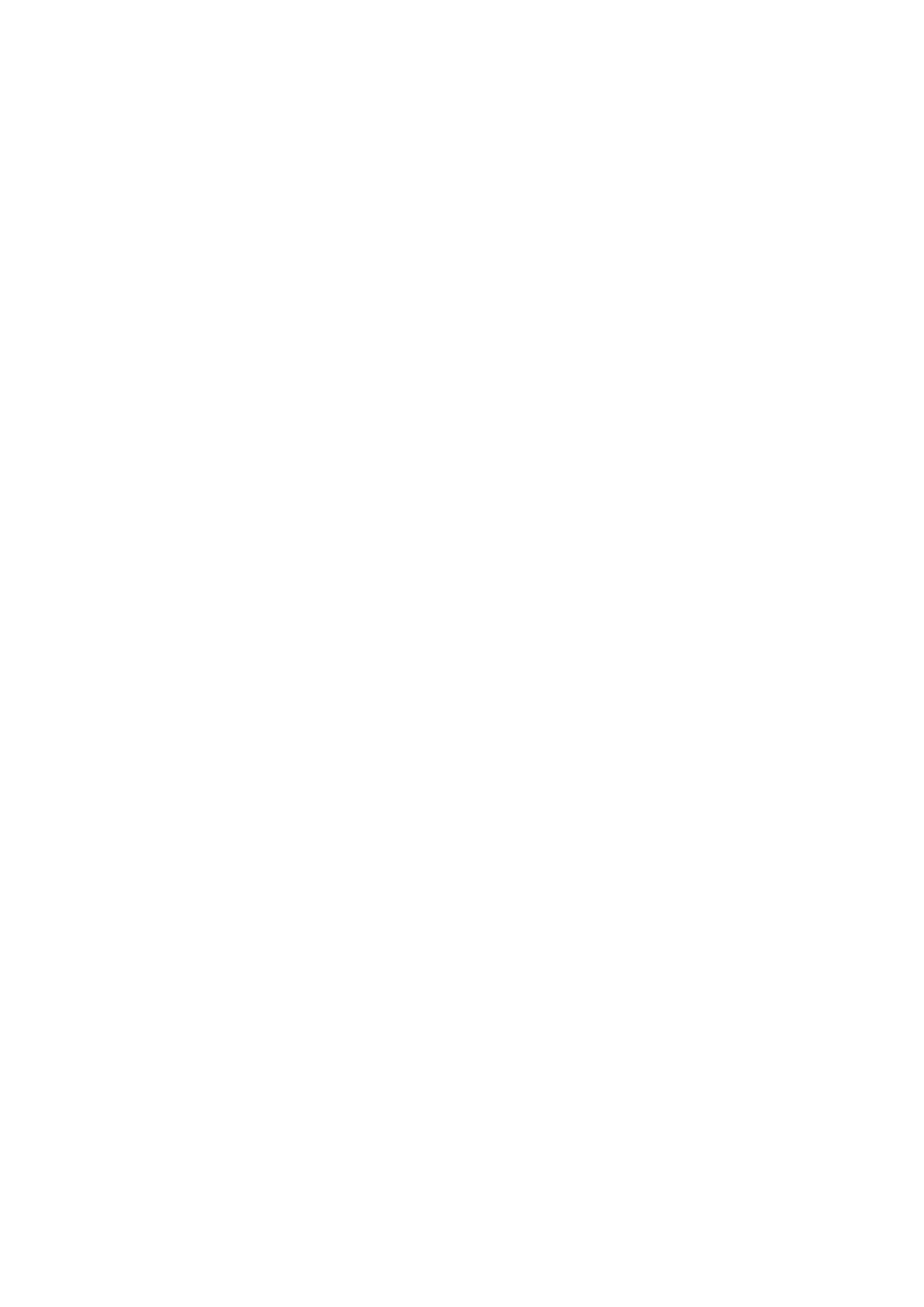Sanctioned events as well as the World Competition. Failure to declare a potential conflict of interest in advance of a sanctioned event could result in disqualification from events for an individual, or WCE removing endorsement for an event and its results that do not follow these guidelines. Questions regarding conflicts of interest, or clarification of the above policy should be directed to info@worldcoffeeevents.org.

# 2.1.7 Expenses

Licensed National Bodies are required to pay the champion's flight and hotel accommodations to the WCIGS for the purpose of representing their National Body for the duration of the competition. Above and beyond this, competitors are responsible for their own expenses related to the competition, including, but not limited to: additional travel and accommodation needs, local transport, and additional personnel. The WCIGS is not liable for any of the competitor's expenses. If a competitor cannot afford these expenses, it is their responsibility to find a sponsor, or outside party to cover these expenses.

# **2.2 APPLICATION**

# 2.2.1 Competitor Registration Form

Competitors must complete the WCIGS Competitor Registration Form online at [http://www.worldcoffeeingoodspirits.org](http://www.worldcoffeeingoodspirits.org/) and email a scanned copy of their valid passport or legal documentation of 24 months of employment or scholastic curriculum in the place they represent to the WCE Event Organizer at least six weeks prior to WCIGS Event. All approved national champions will receive a confirmation letter that will be sent to the competitor via email within two weeks of receipt of the online registration form and valid passport or legal documentation.

# 2.2.2 Last Date to Apply

Competitors must submit the online competitor registration form and valid passport or legal documentation six weeks prior to the WCIGS. In the event the national competition is held less than six weeks prior to the WCIGS Event, national champions must submit the registration form and passport/documentation within 5 days of conclusion of their national competition. Failure to meet these requirements could result in exclusion from competing in the WCIGS.

# **2.3 COMPETITOR QUESTIONS**

All competitors are responsible for comprehensive knowledge of current WCIGS Rules & Regulations and scoresheets. No exceptions or accommodations will be made for competitors who claim to not understand the WCIGS Rules & Regulations or scoresheets. All WCIGS documents may be downloaded from the WCIGS website. Questions can be directed to info@worldcoffeeevents.org. Competitors are encouraged to ask questions prior to arriving at the WCIGS. Competitors will also have the opportunity to ask questions during the official Competitors Meeting held prior to the start of the competition.

# **2.4 TERMS & CONDITIONS**

Upon submitting a WCIGS Competitor Registration Form, competitors acknowledge that they understand the following terms & conditions: (Please note that these terms and conditions include individual responsibilities and requirements of representation imposed on the winner of the WCIGS.)

- The winner of the World Coffee in Good Spirits Championship (WCIGS) is a representative of the World Coffee Events, Ltd., the Specialty Coffee Association of America (SCAA) and the Specialty Coffee Association of Europe (SCAE).
- B. Upon entry in the WCIGS and in exchange for the opportunity to win, each competitor in the WCIGS undertakes that they will:
	- i. Permit the WCE, SCAA and SCAE to use the competitor's name and image in any format without charge for the purpose of promotion of the WCIGS, SCAA or the SCAE.
	- ii. Without limiting the generality of clause (i), the formats referred to in clause (i) may include: photographic, video, print, Internet, or any electronic media.
	- iii. Actively work to uphold the good reputation of the WCIGS, the SCAA and the SCAE when fulfilling these terms and conditions.
- C. Each competitor must read and abide by the Competitor Code of Conduct document found on the WCIGS website.
- D. The winner of the WCIGS must read and abide by the Champion Code of Conduct found on the WCIGS website.

# **2.5 ENFORCEMENT OF RULES & REGULATIONS**

The WCE will employ these Rules & Regulations throughout the competition. If a competitor violates one or more of these Rules & Regulations, they may be automatically disqualified from the competition, except when the Rules designate a specific enforcement or consequence. If a judge or competition organizer causes the violation of one or more of these Rules, a competitor may submit an appeal, according to the process detailed in the section "Competitor Protest and Appeals."

# **3.0 T H E C O MP E T IT IO N**

- A. The championship is comprised of two separate rounds: a preliminary and a final round.
- B. The preliminary round consists of two components: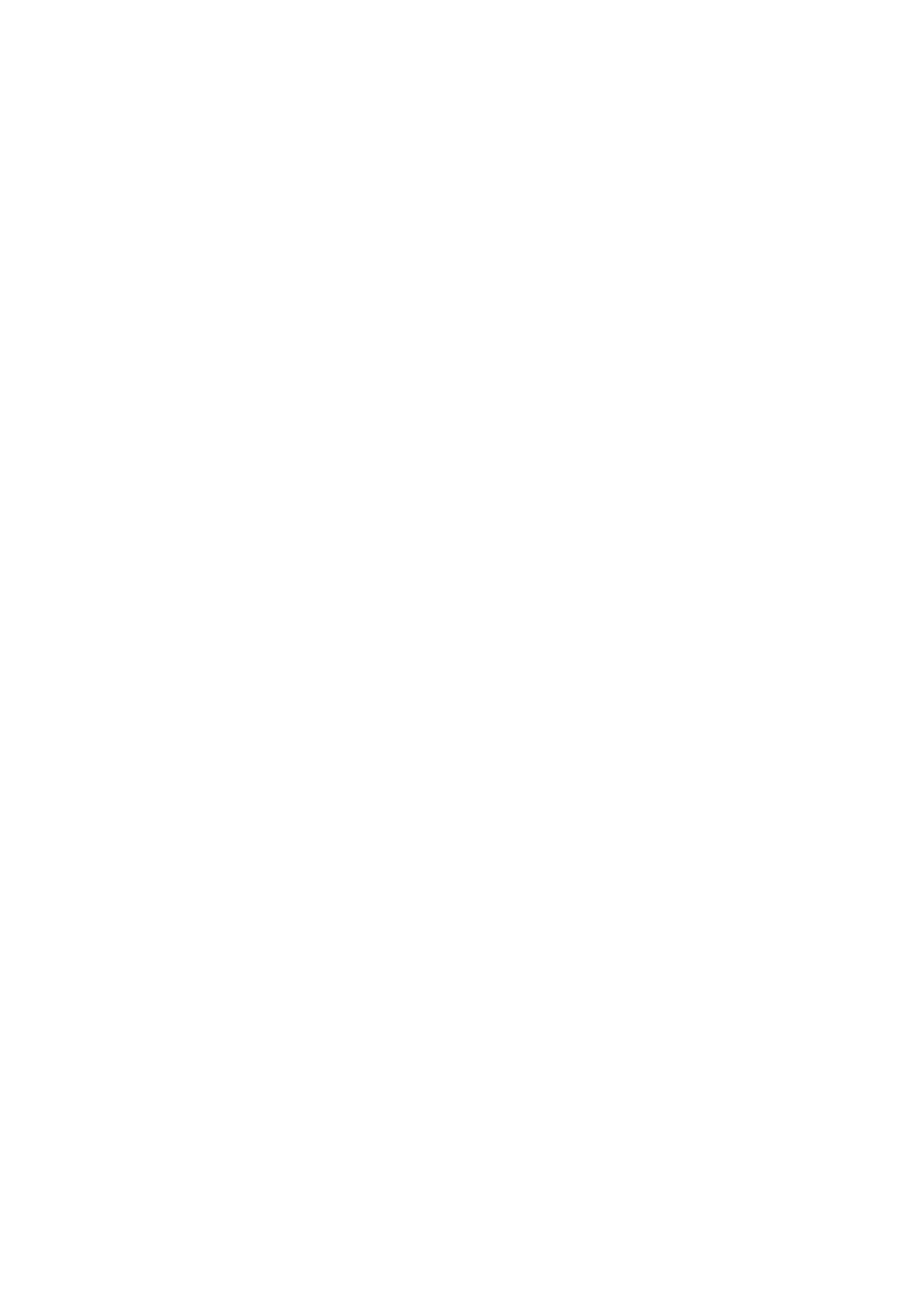Sanctioned events as well as the World Competition. Failure to declare a potential conflict of interest in advance of a sanctioned event could result in disqualification from events for an individual, or WCE removing endorsement for an event and its results that do not follow these guidelines. Questions regarding conflicts of interest, or clarification of the above policy should be directed to info@worldcoffeeevents.org.

#### $2.1.7$ Expenses

/LFHQVHG 1DWLRQDO %RGLHV DUH UHTXLUHG WR SD\ WKH FKDPSLORHOLTV IOLJ purpose of representing their National Body for the duration of the competition. Above and beyond this, competitors are responsible for their own expenses related to the competition, including, but not limited to: additional travel and accommodati RQ QHHGV ORFDO WUDQVSRUW DQG DGGLWLRQDO SHUVRQQHO **7KH** expenses. If a competitor cannot afford these expenses, it is their responsibility to find a sponsor, or outside party to cover these expenses.

#### $2.2$ **APPLICATION**

#### $2.2.1$ **Competitor Registration Form**

Competitors must complete the WCIGS Competitor Registration Form online at http://www.worldcoffeeingoodspirits.org and email a scanned copy of their valid passport or legal documentation of 24 months of employment or scholastic curriculum in the place they represent to the WCE Event Organizer at least six weeks prior to WCIGS Event. All approved national champions will receive a confirmation letter that will be sent to the competitor via email within two weeks of receipt of the online registration form and valid passport or legal documentation.

#### $2.2.2$ Last Date to Apply

Competitors must submit the online competitor registration form and valid passport or legal documentation six weeks prior to the WCIGS. In the event the national competition is held less than six weeks prior to the WCIGS Event, national champions must submit the registration form and passport/documentation within 5 days of conclusion of their national competition. Failure to meet these requirements could result in exclusion from competing in the WCIGS.

#### $23$ **COMPETITOR QUESTIONS**

All competitors are responsible for comprehensive knowledge of current WCIGS Rules & Regulations and scoresheets. No exceptions or accommodations will be made for competitors who claim to not understand the WCIGS Rules & Regulations or scoresheets. All WCIGS documents may be downloaded from the WCIGS website. Questions can be directed to info@worldcoffeeevents.org. Competitors are encouraged to ask guestions prior to arriving at the WCIGS. Competitors will also have the opportunity to ask questions during the official Competitors Meeting held prior to the start of the competition.

#### $2.4$ **TERMS & CONDITIONS**

Upon submitting a WCIGS Competitor Registration Form, competitors acknowledge that they understand the following terms & conditions: (Please note that these terms and conditions include individual responsibilities and requirements of representation imposed on the winner of the WCIGS.)

- The winner of the World Coffee in Good Spirits Championship (WCIGS) is a representative of the World Coffee Events, Ltd., the Specialty Coffee Association of America (SCAA) and the Specialty Coffee Association of Europe (SCAE).
- B. Upon entry in the WCIGS and in exchange for the opportunity to win, each competitor in the WCIGS undertakes that they will:
	- i. Permit the WCE, SCAA and SCAE to use the FRPSHWLWRU¶V QDPH DQG LPDJH LQ DQ\ for the purpose of promotion of the WCIGS, SCAA or the SCAE.
	- ii. Without limiting the generality of clause (i), the formats referred to in clause (i) may include: photographic, video, print, Internet, or any electronic media.
	- iii. Actively work to uphold the good reputation of the WCIGS, the SCAA and the SCAE when fulfilling these terms and conditions.
- C. Each competitor must read and abide by the Competitor Code of Conduct document found on the WCIGS **A**
- D. The winner of the WCIGS must read and abide by the Champion Code of Conduct found on the WCIGS website.

#### 2.5 **ENFORCEMENT OF RULES & REGULATIONS**

The WCE will employ these Rules & Regulations throughout the competition. If a competitor violates one or more of these Rules & Regulations, they may be automatically disqualified from the competition, except when the Rules designate a specific enforcement or consequence. If a judge or competition organizer causes the violation of one or more of these Rules, a<br>competitor m D \ V X E P L W D Q D S S H D O D F F R U G L Q J WR W K H S U R F H V V G H W D L O H G L

# 3.0 THE COMPETITION

- A. The championship is comprised of two separate rounds: a preliminary and a final round.
- B. The preliminary round consists of two components: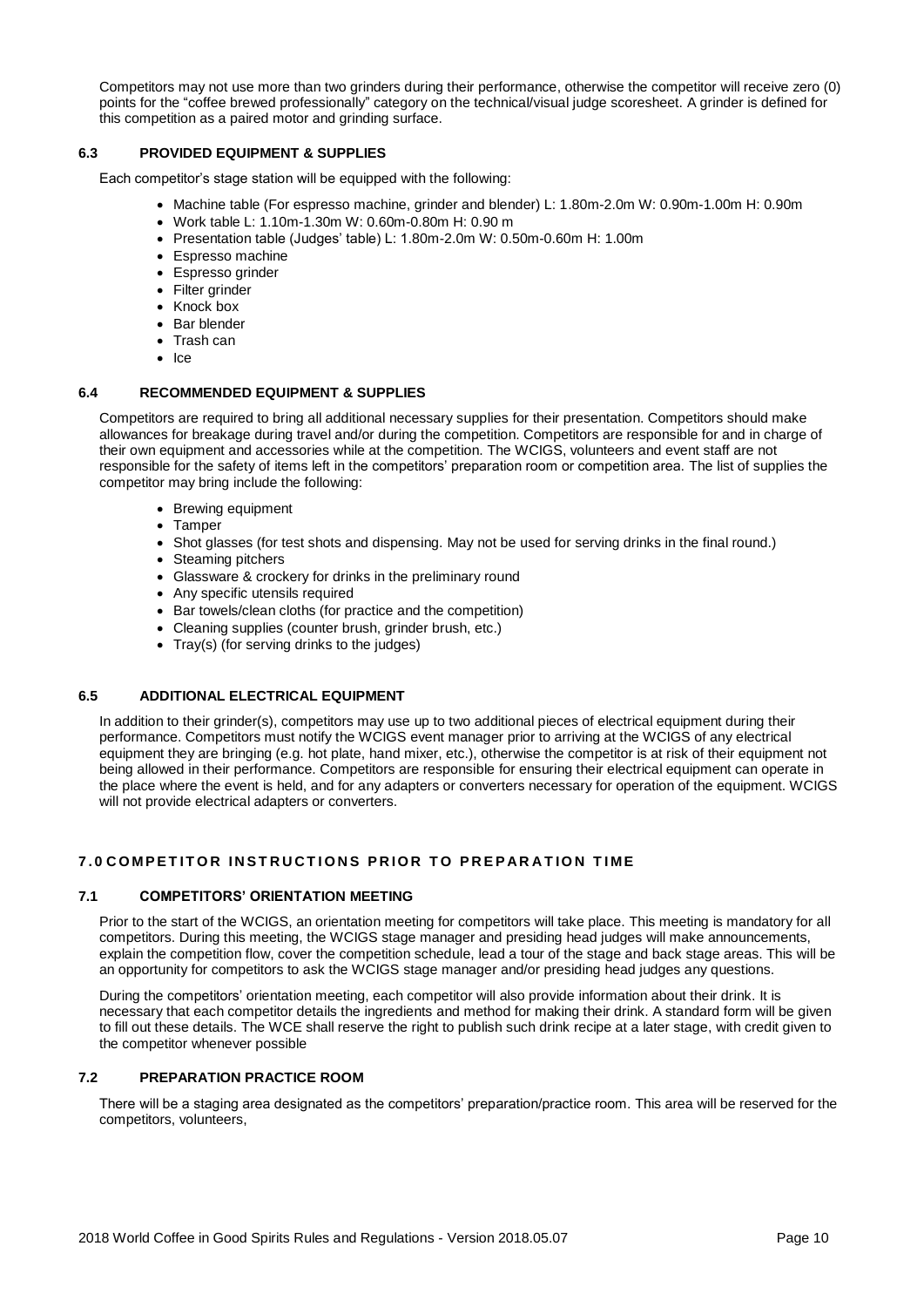# 7.2.1 Practice Time

The preparation/practice room will have two-group espresso machines and grinders identical to the competition equipment on stage. Each competitor will have a scheduled practice time. Practice times will be scheduled based on competition time (i.e. the first scheduled competitors will have the earliest scheduled practice times). Competitors will be emailed a practice schedule prior to arriving at the WCIGS. If a competitor is unable to attend his/her assigned practice time, s/he is responsible for switching with another competitor or finding an alternate time. The WCIGS does not guarantee access to practice space outside of assigned practice time slot.

# **7.3 COMPETITION MUSIC**

Competitors may bring music on an iPod, CD, or USB drive to be played during his/her competition time. Music may not contain profanity. Competitors must mark their music device clearly with their name. It is the competitor's responsibility to give the WCIGS stage manager or audio visual staff his/her music prior to the start of the competition. It is also the competitor's responsibility to retrieve their music device from the WCIGS stage manager or audio visual staff after the competition. Any music devices that are not retrieved will be discarded after the competition.

# **7.4 BE ON TIME**

Competitors should be in the preparation/practice room a minimum of 30 minutes prior to their scheduled preparation time. Any competitor who is not onsite at the start of their scheduled preparation time may be disqualified.

# **7.5 STATION SET-UP**

The head runner will be responsible for ensuring that each competitor's station is set as the competitor has requested prior to his/her preparation time (e.g. the head runner will make sure each competitor's grinder is placed to the right or the left of the espresso machine per the competitor's request).

7.5.1 Set-Up Grinder and Additional Electrical Equipment

If a competitor has brought additional electrical equipment, the competitor needs to inform the WCIGS event manager prior to the start of competition. The head runner will contact the competitor prior to the start of his/her preparation time. If the competitor would like to help the head runner take the electrical equipment to the station, this will be allowed; however, once the item(s) is in place and plugged in, the competitor will not be allowed to touch the item(s) and must leave the stage immediately. Please note: no coffee beans may be placed in the hopper until the competitor's preparation time.

# **7.6 SUPPORTERS/ASSISTANTS NOT ALLOWED ON STAGE**

No person(s) other than the competitor, his/her interpreter and WCIGS volunteers and officials may be on stage during the competitor's preparation, performance and clean-up time.

# **7.7 INTERPRETERS**

Competitors may bring their own interpreter. When speaking to the competitor the interpreter is only allowed to translate what the emcee or head judge has said. When a competitor speaks, the interpreter is only allowed to translate exactly what the competitor has said. No additional competition time will be allotted with the use of an interpreter. It is the competitor and coaches' responsibility to read the Interpreters best practice document that is available from [www.worldcoffeeingoodspirits.org.](http://www.worldcoffeeingoodspirits.org/) Competitor and Coach will be required to sign a statement confirming they have read and understand what is required at the orientation meeting prior to the competition.

# **8.0 P R E P AR AT IO N T I ME**

# **8.1 BEGIN PREPARATION TME**

Each competitor will have 5/10 (Spirit Bar/Stage Presentation) minutes of preparation time. Once the prior competitor begins their competition time, the next scheduled competitor may begin his/her 5/10-minute preparation time upon advisement from the WCE stage manager and/or the preparation timer. The purpose of the preparation time is to set up the station and prepare the bar for competition.

Once the competitor has arrived at his/her assigned station and agreed that the station is set to his/her specifications, the official preparation timekeeper will ask the competitor if they are ready to begin. Before the competitor is allowed to touch anything at his/her station, the competitor must press the start button on the remote control attached to the clock to begin his/her 5/10 minutes of preparation time. The designated official preparation timekeeper will begin a stopwatch the moment the competitor presses the start button on the remote control.

# **8.2 CART**

If a competitor chooses to use a cart, the competitor must unload his/her supplies off the cart on his/her own. The preparation timer will wheel the cart off stage at the end of the competitor's preparation time. The waiter's cart will not be allowed on stage during the performance/competition time. (If items are left on the cart after the competitor's preparation time has ended, the competitor may not remove any items off the cart). Competitors will be able to retrieve items left on the cart once his/her competition time has begun – See 9.2 Forgotten Accessories.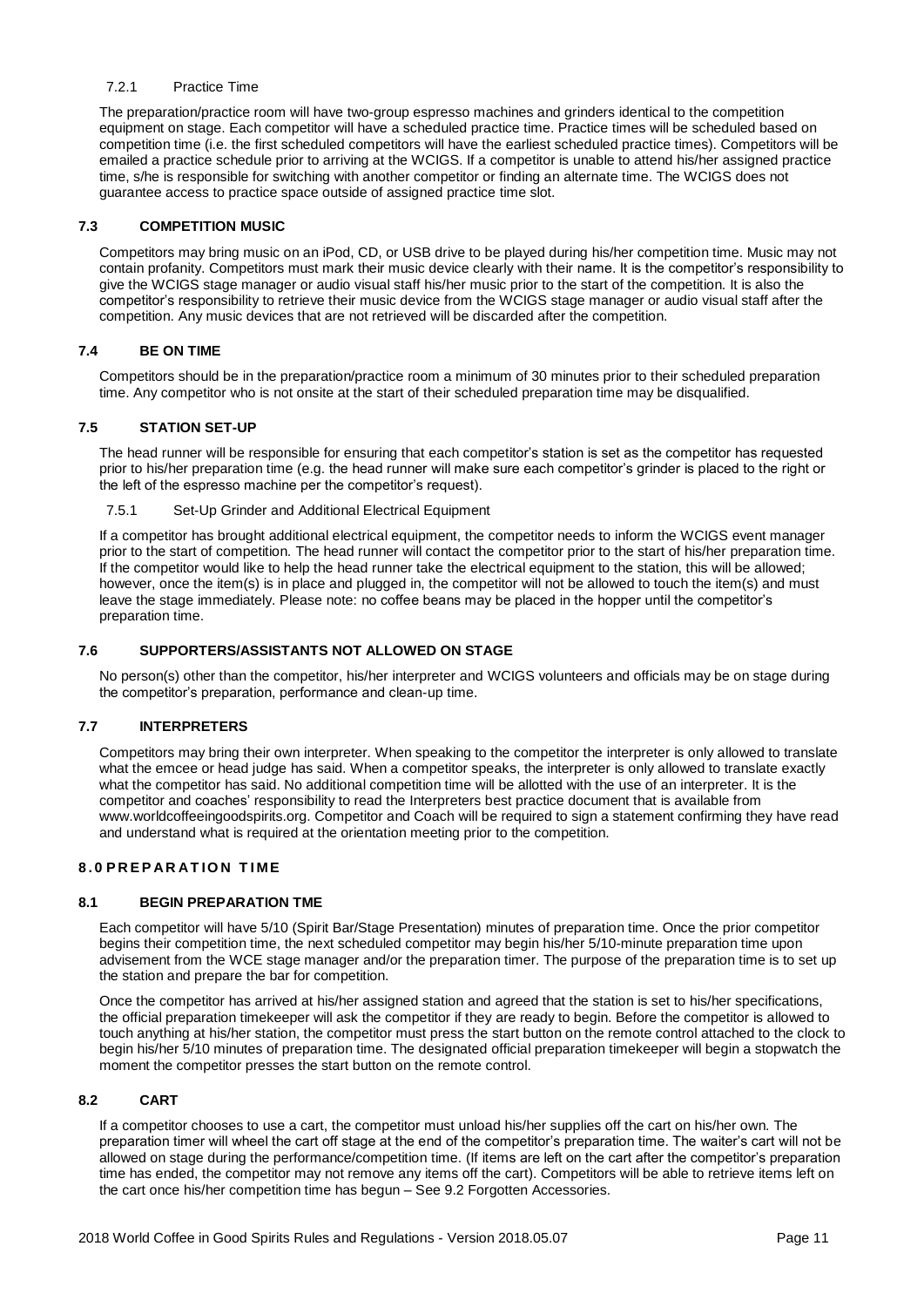# **8.3 JUDGES' PRESENTATION TABLE**

The WCIGS wants to focus on the competitor's skills and minimise the expense in entering the competition. Tablecloths, water, napkins and decorations are not required and will lose you points in the hospitality section, at the discretion of the head judge, depending on the severity. Items involved in the construction or presentation of the actual drink are permissible. This rule is to protect competitors incurring unnecessary expense in competing.

# **8.4 PRACTICE SHOTS**

Competitors are allowed and encouraged to pull practice shots during their preparation time. "Pucks" (also known as "cakes") are allowed to be left in the portafilters at the start of the competitor's competition time.

# **8.5 PRE-HEATED CUPS**

Cups can be preheated during the competitor's preparation time. However, no water may be present in cups at the start of the competitor's competition time. At no point may there be cups with liquid in them on top of the espresso machine (see 5.1.1. "No Liquids or Ingredients on Machine").

# **8.6 END OF PREPARATION TIME**

Competitors may not exceed their allotted 5/10 minutes of preparation time. The timekeeper will give the competitor a 3 minute, 1 minute, and 30 second warning during his/her preparation time. At 5/10 minutes, the official preparation timekeeper will indicate that time has expired and ask the competitor to step away from the station. Any competitor who fails to cease preparation within the allotted minutes will be subject to penalties as shown in Section 8.8.

# **9.0 C O MP E T IT IO N T I ME**

# **9.1 INTRODUCTION BY THE MASTER OF CEREMONIES**

Once the 5/10-minute preparation time has elapsed and the judges are ready, the Master of Ceremonies will introduce the competitor. Each competitor will be required to wear a wireless microphone throughout his/her competition. However, the competitor will only be "live" (broadcast) during his/her performance time.

# **9.2 BEGIN COMPETITION TIME**

The Master of Ceremonies will ask the competitor if they are ready to begin. Before the competitor introduces themselves to the judges, the competitor must press the start button on the remote control attached to the clock to begin his/her 6/10 (Spirit Bar/Stage Presentation) minutes of performance time. The designated competition timekeeper will begin a stopwatch the moment the competitor presses the start button on the remote control. If a clock is not available, then the competitor will be asked to raise their hand to indicate the start of their time.

Tracking time elapsed during the 6/10 minute competition/performance time is the responsibility of the competitor, though they may ask for a time check at any point. The competition timekeeper will give the competitor a three (3) minute, one (1) minute, and thirty (30) second remaining warning during his/her 6/10 minutes of competition time. The timekeeper is required to give these warnings as they happen, and may be given to the competitor while they are speaking.

Please note: If the clock has malfunctioned for any reason, competitors may not stop his/her time. In the case that the clock has malfunctioned, the timekeeper's time is the official time for the competition. The competitor will receive the same warnings as noted above.

# **9.3 SERVE REQUIRED BEVERAGES**

All drinks must be served at the judges' presentation table. The competitor decides the order in which the drink categories are served; however, any category of drinks must be completed before a competitor may serve another category of drinks, otherwise they will be disqualified. Preparation of drink elements is allowed at any time during the competition time.

# **9.4 RUNNERS CLEAR THE SERVED DRINKS**

After each set of drinks has been served to and evaluated by the judges, a runner will clear the drinks from the judges' presentation table upon the head judge's signal. If a competitor has special instructions for the runner they will need to explain these instructions to the WCIGS stage manager and the runner before the start of their competition time. The runner will make every effort to avoid impeding the competitor but it is the competitor's responsibility to navigate his or her station successfully.

# **9.5 STATION PERIMETERS**

Competitors may only utilize the work area provided by the WCIGS: the machine table, work table, and presentation table. The introduction of any other furniture and/or equipment that is placed directly on or over the competition area floor (e.g., a stand, table, dumbwaiter, bench, etc.) will result in automatic disqualification. Competitors may not utilize any space under any competition tables for storage. The only exception to this is the allowance of a free-standing knockbox.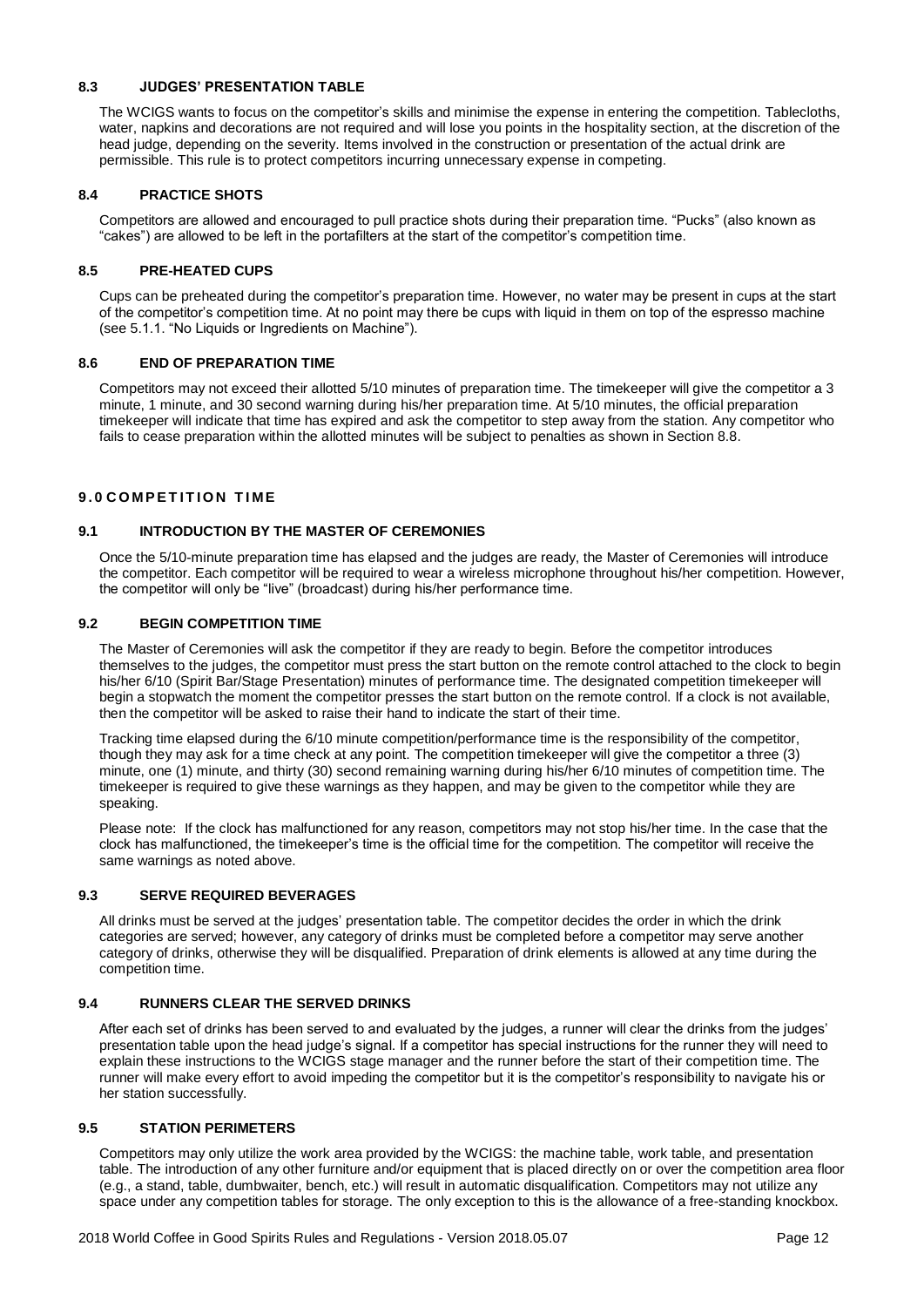#### **9.6 END COMPETITION TIME**

Competition time will be stopped when a competitor presses the stop button on the remote control attached to the clock or raises his/her hand and says "time," whichever time is earliest. If the competitor chooses to call "time" without pressing the stop button on the remote control, the competitor is responsible to make his or her signal loud and clear to the official timekeeper and head judge. The competitor may choose to end his or her performance at any time. For example, competitors can stop the clock once his/her final drink is placed on the presentation table to be served to the judges or may choose to go back to their station to clean before stopping the clock. Only the time recorded by the competition scorekeeper or head judge will be used for scoring purposes.

The maximum timeframe (without penalty) for the competition/presentation is 6/10 minutes. Competitors will not be penalized or rewarded for finishing early.

#### **9.7 COMMUNICATION AFTER THE COMPETITION TIME**

Competitors may not continue to talk to the judges once their competition time has ended. Any conversation after the competitor's competition time will not count towards their total score. Competitors may continue to talk to the Master of Ceremonies after the competition time has ended; however, the judges will not consider any conversation or explanation given after the competition time.

# **9.8 OVERTIME PENALTIES**

- A. If the competitor has not finished their presentation during the allotted 6/10-minute period, they are allowed to proceed until the presentation is completed.
- B. One (1) point from the final score for every second, or part thereof, the competitor goes over the allotted 6/10 minute period will be deducted from the competitor's total score.
- C. The maximum amount of points that can be deducted from a competitor's total score is 60 points.
- D. Any competitor whose Stage Presentation performance period exceeds 11 minutes will be disqualified. If a competitor exceeds 7 minutes of performance time at the Spirit Bar, they will receive a zero score in total from both Spirit Bar judges.

# **9.9 COACHING**

Coaching from the side-lines is not allowed at any point during the preparation and/or competition time. Doing so may result in disqualification. The WCIGS does encourage cheering from the side-lines by supporters, the audience and other team members. However, they are not allowed to assist the competitor in any way. (Please note: coaches, supporters, friends, or family members are not allowed on stage while the competition is in progress.)

# **10.0 T E C H N IC AL IS S U E S**

- A. A competitor may raise his or her hand and declare a "technical time out" in the event that they believe there is a technical problem with any of the following WCE-provided equipment:
	- i. The espresso machine (including power, steam pressure, control system malfunction, lack of water or drain malfunction)
	- ii. The grinder
	- iii.Any additional electrical equipment (excluding the competition clock)
	- iv.The audio visual equipment (such as the competitor's music or microphone)
- B. Preparation or competition time will be paused by the stage manager (during preparation time) or the head judge (during competition time). The official timekeeper will make note of time when "technical time out" is called. It is the head judge's responsibility to ensure the timekeeper is aware of making note of "technical time out" being called.
- C. If the event manager/head judge agrees there is a technical problem that can be easily resolved, they will decide the appropriate amount of time for the competitor to be credited. Once the technician has fixed the problem, the competitor's time will resume.
- D. If the technical problem cannot be solved in a timely manner, the event manager/head judge will make the decision whether or not the competitor should wait to continue his/her performance or stop the performance and start again at a reallocated time.
- E. If a competitor must stop his/her competition time, the competitor along with the head judge and stage manager will reschedule the competitor to compete in full again at a later time.
- F. If it is determined that the technical issue is due to competitor error or the competitor's personal equipment, the head judge may determine that no additional time will be given to the competitor, and the preparation or competition time will resume without time being credited.
- G. Unfamiliarity with competition equipment is not grounds for a technical timeout. No time credit will be issued for technical issues caused by improper use; therefore it is the responsibility of all competitors to understand and follow the correct use of all competition equipment.
- H. Inconsistency or variation between group heads requiring adjustment is only grounds for technical timeout during preparation time.

# **10.1 OBSTRUCTIONS**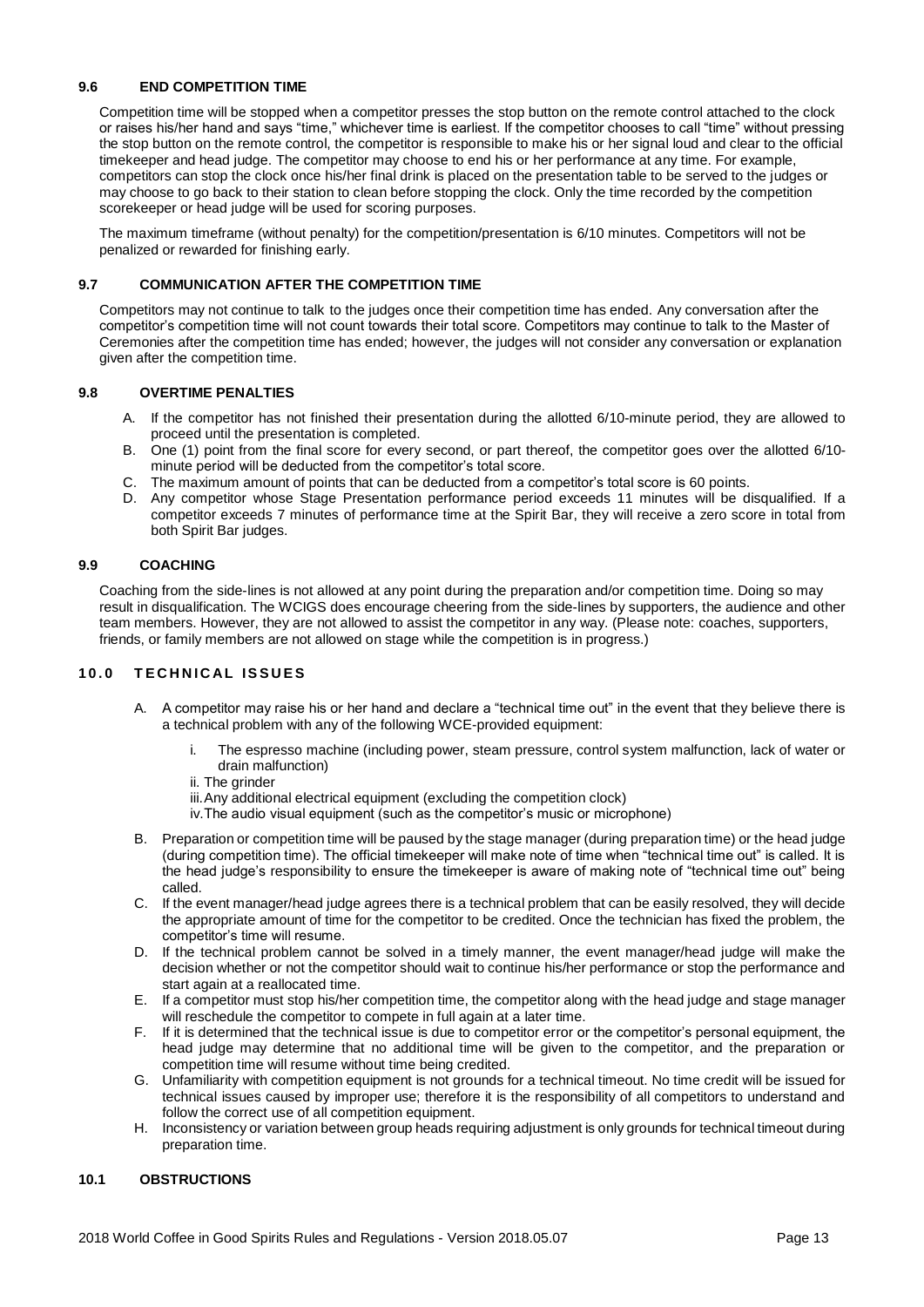A. If any individual, such as volunteers, judges, audience members, or photographers are of an obvious hindrance to a competitor, then the competitor will be given additional time. The head judge is responsible for overseeing this and will decide how much additional time should be credited.

# **10.2 FORGOTTEN ACCESSORIES**

- A. If a competitor has forgotten some of their equipment and/or accessories during their preparation time, the competitor may exit the stage to retrieve the missing items; however their preparation time will not be stopped.
- B. If a competitor has forgotten some of their equipment and/or accessories during their competition time, they must inform the head judge that they have forgotten an item(s) offstage and then retrieve the missing item(s) themselves. The competition time will not be stopped.
- C. Nothing may be delivered by the runners, supporters, team members or the audience.

# **11.0 C L E AN - UP**

Once a competitor has finished their competition time, they should begin cleaning up the station. If a waiter's cart was used, a station runner will bring the waiter's cart back out on stage for the competitor to load their supplies. If a competitor brought their own electrical equipment, the station runner can help the competitor remove these items from the station. Competitors are expected to remove all their personal equipment and supplies and thoroughly wipe down their station. The judges do not evaluate the clean-up time.

# **12.0 POST COMPETITION**

#### **12.1 SCOREKEEPING**

12.1.1 WCIGS Official Scorekeeping

The WCIGS official scorekeepers are responsible for adding all scores and for keeping all scores confidential.

12.1.2 Competitor's Total Score

The competitor's total score will be tallied by adding the total of the Spirit Bar, technical/visual, and taste scoresheets for the preliminary round, and the technical/visual and taste scoresheets for the final round, including any time penalty subtracted from the total. Please note: the head judge scoresheet does not count towards the competitor's total score.

12.1.3 Tie Scores

If there is a tie between two or more competitors, the competitor with the highest score in "Balance and combination of flavors" will win the tie and will place above any other competitor with the same total competition score.

If the tied competitors have the same "Balance and combination of flavors" score, then the higher placement will be awarded to the competitor with the highest "Overall impression of the taste of the drink" score.

# **12.2 DEBRIEFING**

Following the awards ceremony, competitors will have an opportunity to review their score sheets with the judges onsite.

Competitors may not be allowed to keep his/her original scoresheets before a competition official finishes scanning the scoresheet. Before or during the WCIGS, competitors and judges will be notified of the debrief schedule. Competitors can review the score sheets with the judges during the official debriefing time only.

# **13.0 C O MP E T IT O R P R O T E ST AN D AP P E AL S**

# **13.1 COMPETITOR RELATED ISSUES**

#### 13.1.1 Protest

If a competitor has an issue or protest to make regarding the WCIGS during the competition, the competitor should contact the WCIGS event organizer. The event organizer will then determine whether the issue can be resolved on-site at the WCIGS, or whether the issue will require a written appeal following the WCIGS.

If the WCIGS event organizer decides that the issue and/or protest can be solved on-site at the WCIGS, the WCIGS event organizer will contact the involved party or parties to ensure fair representation. The competitor's issue and/or protest will be discussed and a decision will be made jointly, on-site, by the WCE event organizer and the designated onsite representative of the WCE Competition Operations Committee. The WCE event organizer will inform the competitor of the decision.

#### 13.1.2 Appeal

If a competitor has a complaint that cannot be resolved on-site or the competitor wishes to appeal a decision made onsite, the WCE event organizer will ask the competitor to submit his/her formal complaint and/or appeal in writing to the WCE Competitions Operations Committee. The decision by the WCE Competitions Operations Committee is final.

The complaint and/or appeal letter must include the following:

#### 1) Competitor name

2018 World Coffee in Good Spirits Rules and Regulations - Version 2018.05.07 Page 14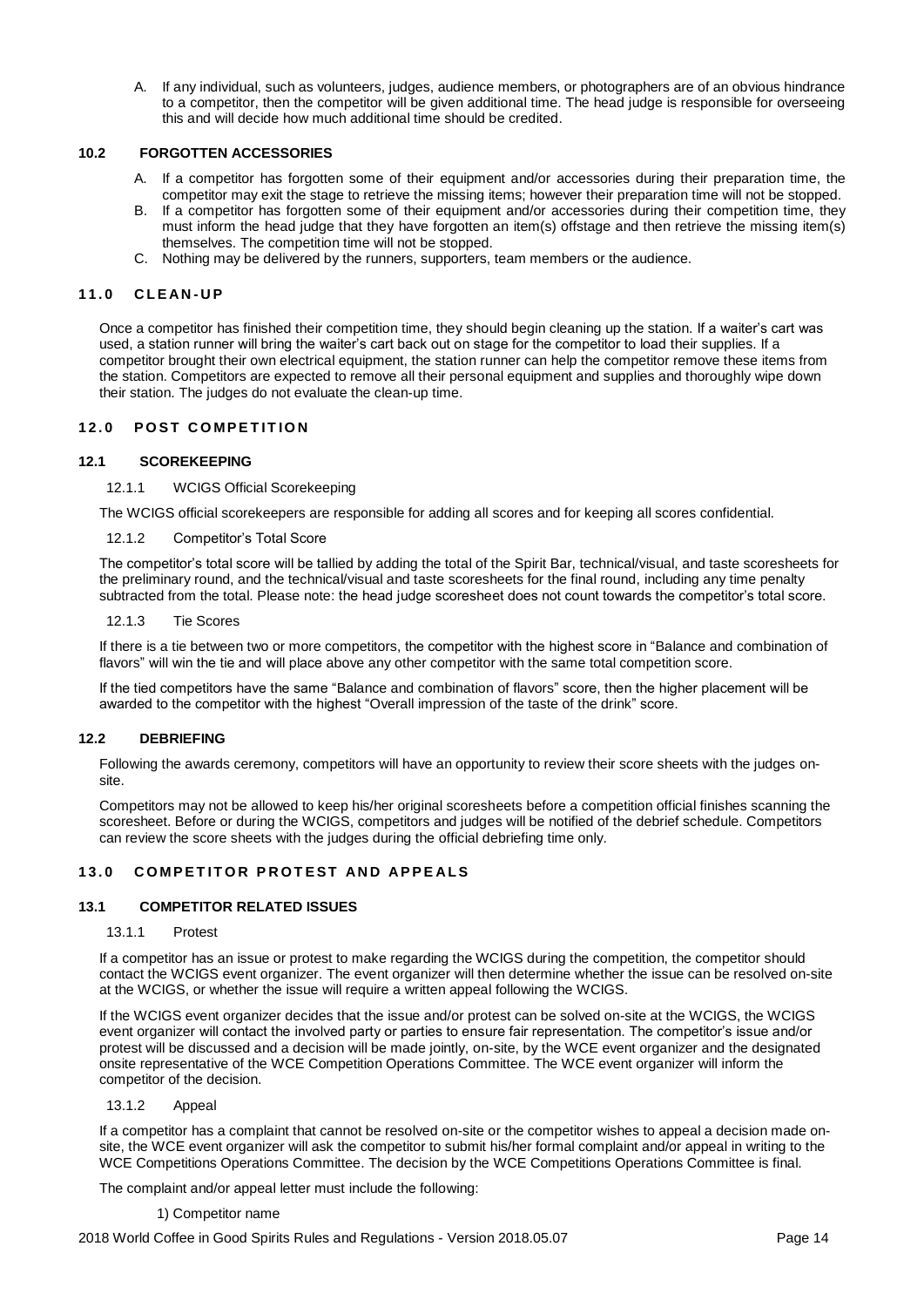- 2) Date
- 3) A clear and concise statement of the complaint
- 4) Date and time references (if applicable)
- 5) Competitor's comments and suggested solution
- 6) Party/Parties involved
- 7) Competitor's contact information

Any written complaints and/or appeals that do not include this information will not be considered. Competitors should submit his/her written complaint and/or appeal to the WCE event organizer via email within 24 hours of the offending incident or the decision given.

# 13.1.3 Appeals Reviewed by the WCE Advisory Board

The WCE Advisory Board will review written complaints and appeals within 30 days of receipt. The WCE Competitions Operations Committee Chair will contact the competitor in writing via email, with the final decision.

# **13.2 JUDGE/JUDGING RELATED ISSUES UPON REVIEWING SCORESHEETS**

# 13.2.1 Protest

If a competitor objects to his/her scores given by one or more judges, the competitor can meet with their head judge and/or one or more representatives of the WCE Competition Operations Committee during the competitor debriefing to explain his/her protest. The head judge will discuss the competitor's protest onsite with the judges who judged the competitor along with two representatives from the WCE Judges Committee. The WCE Judges Committee will make a decision on-site and a representative of the committee will inform the competitor of the decision.

13.2.2 Appeal

If the competitor does not agree with the decision, they may appeal the decision in writing to the WCE Competition Operations Committee. The decision by the WCE Competition Operations Committee is final.

The appeal letter must include the following:

- 1) Competitor name
- 2) Date
- 3) A clear and concise statement of the complaint
- 4) Date and time references (if applicable)
- 5) Competitor's comments and suggested solution
- 6) Party/Parties involved
- 7) Competitor's contact information

Any written protests/appeals that do not include this information will not be considered. Competitors should submit his/her written complaint or appeal to the WCE event organizer via email within 24 hours of the debriefing or the decision given.

# 13.2.3 Appeals Reviewed by the WCE Advisory Board

The WCE Competition Operations Committee will review written complaints and appeals within 30 days of receipt. The WCE Competition Operations Committee Chair will contact the competitor in writing via email with the final decision.

# **14.0 JUDGING CRITERIA**

# **14.1 COMPETITION AREA**

The technical/visual judge will evaluate the competition area for cleanliness at the beginning and end of the performance/competition time and also workflow and organization of the area.

# **14.2 TASTE EVALUATION**

Points will be awarded for the taste of each individual drink. Competitors should strive to combine coffee with other ingredients to create a quality alcohol and coffee based beverage. Coffee may not be the dominant flavor of the final drink but must be clearly identifiable. Competitors are advised to explain verbally to the judges why they chose their particular coffee, the coffee profile, the beverage constituent structure, the major taste elements, the ingredients used in the signature beverage, and the philosophy behind the drinks served to the judges.

# **14.3 BEVERAGE PRESENTATION**

Points will be awarded based on the visual presentation of the drinks.

# **14.4 TECHNICAL SKILLS**

Points will be awarded based on the competitor's technical knowledge and skill.

# **14.5 PERFORMANCE**

Points will be awarded based on the judges' overall impression of the competitor, his/her skills, flair, and personal and beverage presentation.

2018 World Coffee in Good Spirits Rules and Regulations - Version 2018.05.07 Page 15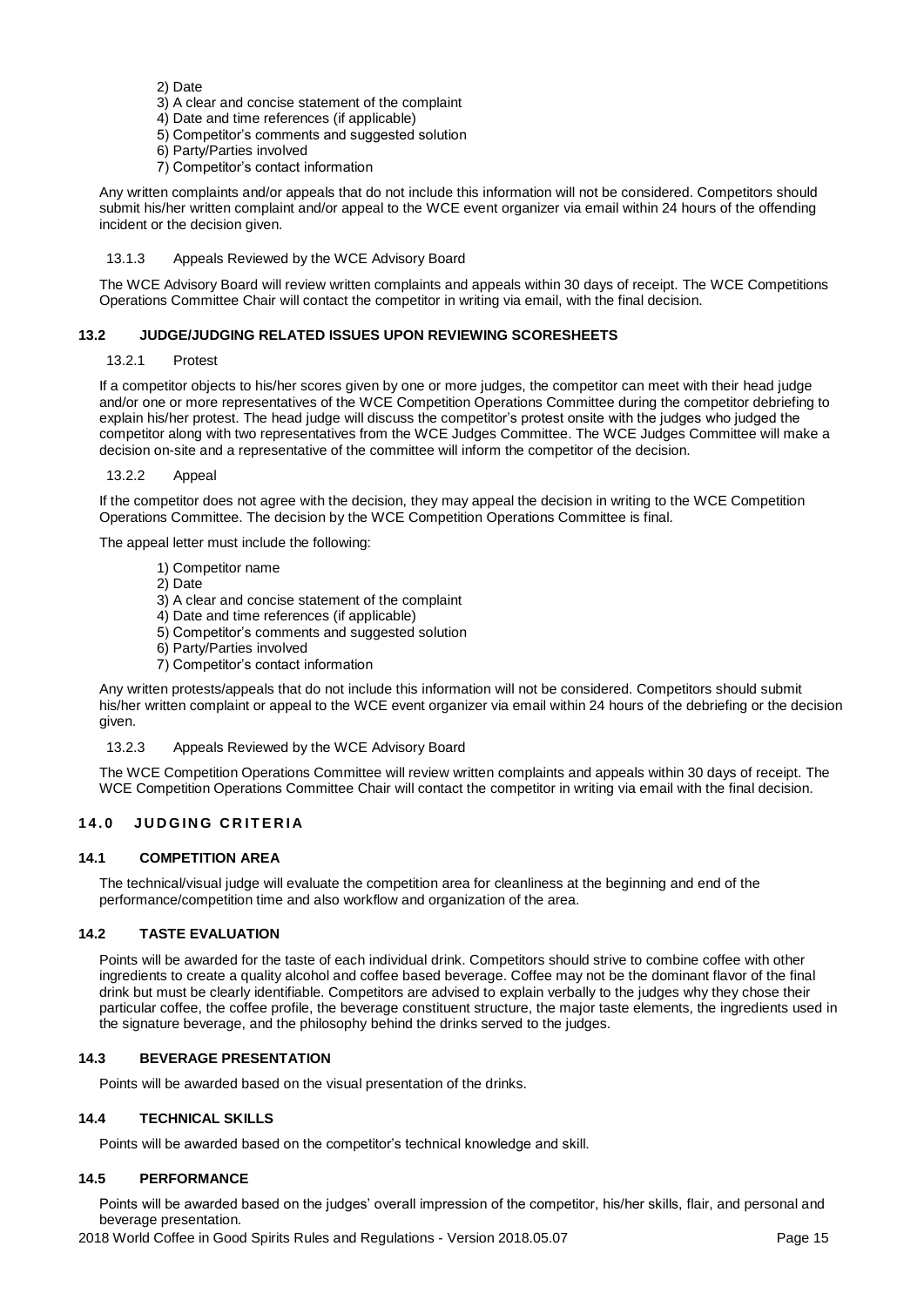# **15.0 V IS U AL E V AL U AT IO N P R OCEDURE**

The following is an explanation of the visual/technical scoresheet. Each competitor will be evaluated by one technical judge.

# **15.1 EVALUATION SCALE**

There are two types of scores: the Yes/No Score, and numeric scores (0-6). The evaluation scales are the same for both taste judges.

#### $Yes = 1$  No = 0

Unacceptable = 0 Acceptable = 1 Average = 2  $Good = 3$  Very Good = 4  $្Excellent = 5  $Extraordinary = 6$$ 

#### Yes/No Score

The competitor receives one point for a score of Yes on this item, and zero points for a score of No.

Numeric Score

Available scores range from 0 to 6. Half points are permissible in the range from 1 to 6. Judges are encouraged to use the full range of scores. Low numbers indicate a poorer presentation and higher indicates a better presentation. Certain questions may be weighted by being multiplied by 2, or 4.

# **15.2 PRELIMINARY SPIRIT BAR – VISUAL/TASTE EVALUATION**

|                                    |                        | <b>Drink Name:</b> | <b>Comments:</b> |
|------------------------------------|------------------------|--------------------|------------------|
|                                    | points                 |                    |                  |
| Balance and combination of flavors | $(0-6$ pts) $x$ 2      |                    |                  |
| Creativity                         | $(0-6$ pts) $x$ 2      |                    |                  |
| <b>Overall impression</b>          | $(0-6$ pts) $x$ 2      |                    |                  |
| TOTAL (0-36pts)                    |                        |                    |                  |
|                                    |                        |                    |                  |
|                                    |                        |                    |                  |
| Professional Impression            | $(0 - 6$ pts)x 4       |                    | Comments:        |
|                                    | <b>TOTAL (0-24pts)</b> |                    |                  |

#### 15.2.1 Balance and combination of flavors

Judges will evaluate how well the flavors work together and are balanced within the drink. Judges will evaluate the drink based on how well the taste components of the coffee, provided alcohol, and/or ingredients fit together and complement each other. The combination must complement the selected alcohol and/or ingredients while creating an interesting taste experience. Both the coffee and the selected alcohol should be easy to identify within the drink. Judges must follow drinking instructions, if the competitor provides them.

# 15.2.2 Creativity

Judges should look for originality in the combination of ingredients, methods, and presentation. Judges will evaluate competitors' creativity based on the originality of his or her concept, and any new methods, techniques, or ingredients used in the preparation or presentation of the drink.

#### 15.2.3 Overall impression

From a sensory perspective, how enjoyable and appealing is the drink? Would it be a drink you would buy again if you were in a bar or a café, for example? The evaluation of the appearance and appeal of the drink, including but not limited to the glassware, garnishes, accessories, and drink itself. Judges will also look for pleasant mouthfeel and enjoyable sensory experience in this category.

#### 15.2.4 Professional impression

The competitor's performance will include how they project to the judges and overall impact. General hygiene throughout the entire presentation and hospitality skills will be also taken into account. Hospitality skills include the service skills, warmth, personality, body language, professionalism, and tone they exhibit in their service to the judges. This includes how he/she demonstrates bartending skill by inviting customers into the creation of the drink. Evaluation will include the confidence, flair, and style they display in the production of the drinks.

# **15.3 PRELIMINARY STAGE PRESENTATION –TECHNICAL/VISUAL EVALUATION**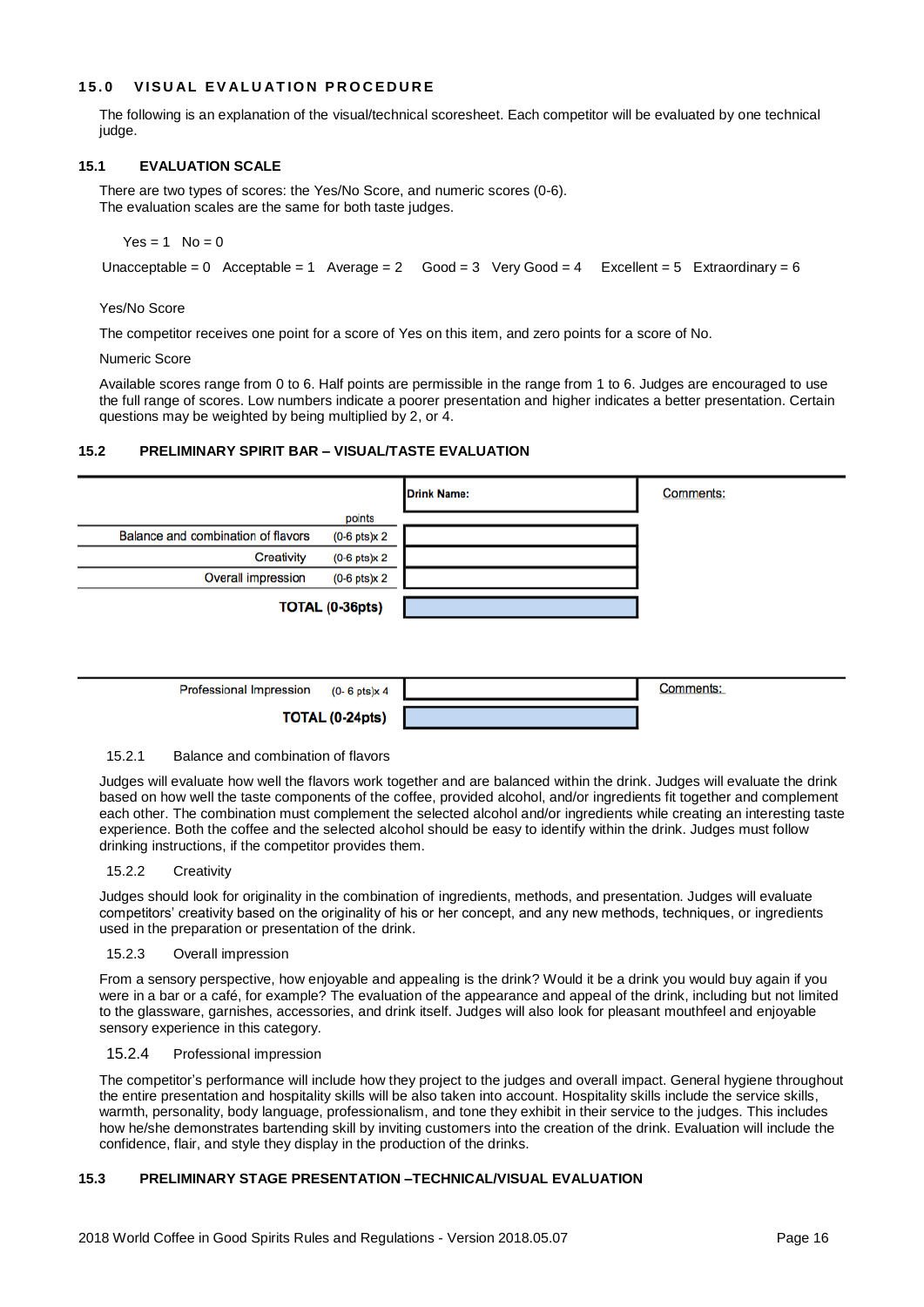|                                                          | <b>Hot Designer Drink</b> | <b>Cold Designer Drink</b> | <b>Comments:</b> |
|----------------------------------------------------------|---------------------------|----------------------------|------------------|
| points                                                   |                           |                            |                  |
| <b>Visual creativity</b><br>$(0-6$ pts) $\times$ 2       |                           |                            |                  |
| Overall visual appeal<br>$(0-6$ pts) $x$ 2               |                           |                            |                  |
| <b>Overall presentation</b><br>$(0-6$ pts) $x$ 2         |                           |                            |                  |
| <b>TOTAL PER DRINK (0-36pts)</b>                         |                           |                            |                  |
| Workspace organized and clean at start<br>$(0 - 6$ pts)  |                           |                            | <b>Comments:</b> |
| Coffee brewed professionally<br>$(0 - 6$ pts)x 2         |                           |                            |                  |
| Spirits prepared professionally<br>$(0 - 6$ pts)         |                           |                            |                  |
| Professional use of ingredient<br>$(0 - 6$ pts)          |                           |                            |                  |
| Professional performance<br>$(0 - 6$ pts) $x$ 2          |                           |                            |                  |
| General hygiene throughout presentation<br>$(0 - 6$ pts) |                           |                            |                  |
| TOTAL (0-48pts)                                          |                           |                            |                  |

#### 15.3.1 Visual creativity

The judge will review both of the drinks presented. The judge should look for originality in the aesthetic look of the drinks. The judge will take into consideration consistency between both drinks presented, when evaluating visual creativity of these beverages.

# 15.3.2 Overall visual appeal

From a visual perspective only, how enticing and appealing is the drink. Would its visual appeal lead you to wanting to buy and taste such a drink if you were in a café or bar, for example?

# 15.3.3 Overall presentation

Visually, how appealing is the bartender's presentation of his beverage. This includes how he/she demonstrates bartending skill by inviting customer into the creation of the drink. Evaluation will include the confidence, flair, and style they display in the production of the drinks.

15.3.4 Workspace organized and clean at start

- A. The cleanliness and organization of the competitor's workstation (work table, prep table, top of machine) will be evaluated on a scale between 0 and 6. If the area is messy, a 0 can be given.
- B. It is permissible to have a small amount of coffee grounds around the grinder. The competitors are allowed to work, therefore we do not score zero due to some coffee around the grinder.
- C. Verify the competitor's ability to organize the working area in a practical and efficient way.
- D. Competitors may have pucks in the portafilters at the start of his/her competition time. This will not count against a clean area at start up.

# 15.3.5 Coffee brewed professionally (multiplied by 2)

Competitors can use any brewing method they choose and judges are expected to be familiar with standards across these methods. Judges will draw on recognised brewing standards such as WBC rules for espresso, or Gold Cup standards for brewed coffee, for example, where applicable. Understanding of the coffee selected and freshness, consistent grinding and dosing, coffee waste, extraction time, brewing time, brewing equipment, etc. will be taken into account.

# 15.3.6 Spirits prepared professionally

Competitors utilize the measuring alcohol, skill of pouring, shaking, mixology, etc. Any method may be used to prepare cocktails, shake, mix or blend, but judges will be favourable for ingredients being measured, poured, and mixed on stage.

Points will be rewarded for creativity, smoothness, control, and accuracy of these: mixing/shaking or blending, measuring of spirits and ingredients, pouring into the beverage vessel. No ice may be put into glasses prior to start of the performance time. Spillages, drops, fails, fumbles, or breakage will be penalized according to the severity of the incident.

# 15.3.7 Professional use of ingredients

The competitor can demonstrate their professional use of ingredients in a number of ways:

- in their choice of ingredient: its suitability to the overall flavor balance and style required

- in the specific quality or type of that ingredient they choose

- in the manner in which they prepare that ingredient (e.g. it will be seen as more professional if garnishes, cream, or any fresh ingredients are made during the performance time.)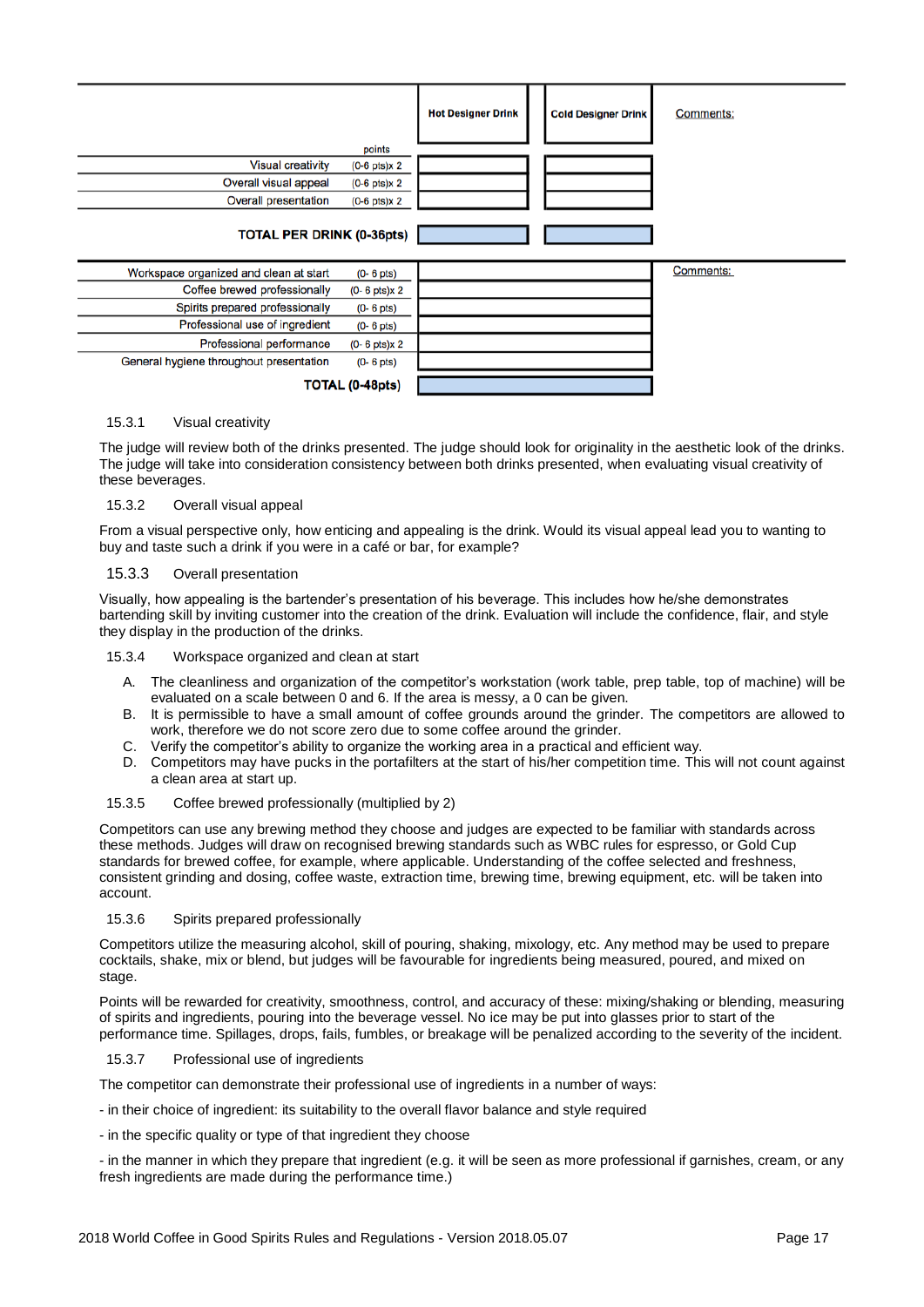# 15.3.8 Professional performance (multiplied by 2)

The competitor's performance will include how they project to the audience, and impact overall. Hospitality skills will be also taken into account including the service skills, warmth, personality, body language, professionalism and tone they exhibit in their service to the judges.

# 15.3.9 General hygiene throughout presentation

The judge will determine this score based on the competitor's hygiene throughout their entire presentation.

# **15.4 FINALS–TECHNICAL/VISUAL EVALUATION**

Competitors will be evaluated using the following the same protocol as in the technical/visual evaluation of the preliminary stage presentation round, although visual creativity and overall visual appeal will not be scored for the Irish Coffee.



# 15.4.1 Distinct separation of color

This point refers to the separation of the coffee and the cream on the Irish coffee. Full marks should be awarded if there is a crisp un-blurred line between the clean white cream and the rich dark coffee. Zero should be scored if the cream has fully mixed into the coffee.

# 15.4.2 Surface appearance

Full marks in this section should be awarded where the surface of the Irish Coffee has pure white cream with no stain from the coffee, and where the cream show no bubbles and has a glossy appearance.

# **16.0 T AS T E E V AL U AT IO N P R O CEDURE**

The following is an explanation of the taste scoresheet. Each competitor will be evaluated by two (2) taste judges.

Judges are encouraged to taste enough of the drink to fully appreciate its flavor but due to the alcoholic nature of the drinks may limit their intake. Judges will endeavor to follow instructions on how to drink a competitor's drink although competitors are to be mindful of the judges' situation and avoid the need for consumption of large quantities of alcohol. The head judge reserves the right to overrule a competitors' drinking instruction if they believe it could compromise the judging capabilities.

# **16.1 EVALUATION SCORE**

There are two types of scores: the Yes/No Score, and numeric scores (0-6). The evaluation scales are the same for both taste and visual judges.

```
Yes = 1 No = 0
```
Unacceptable =  $0$  Acceptable =  $1$  Average =  $2$  Good =  $3$  Very Good =  $4$  Excellent =  $5$  Extraordinary =  $6$ 

# Yes/No Score

The competitor receives one point for a score of Yes on this item, and zero points for a score of No.

2018 World Coffee in Good Spirits Rules and Regulations - Version 2018.05.07 Page 18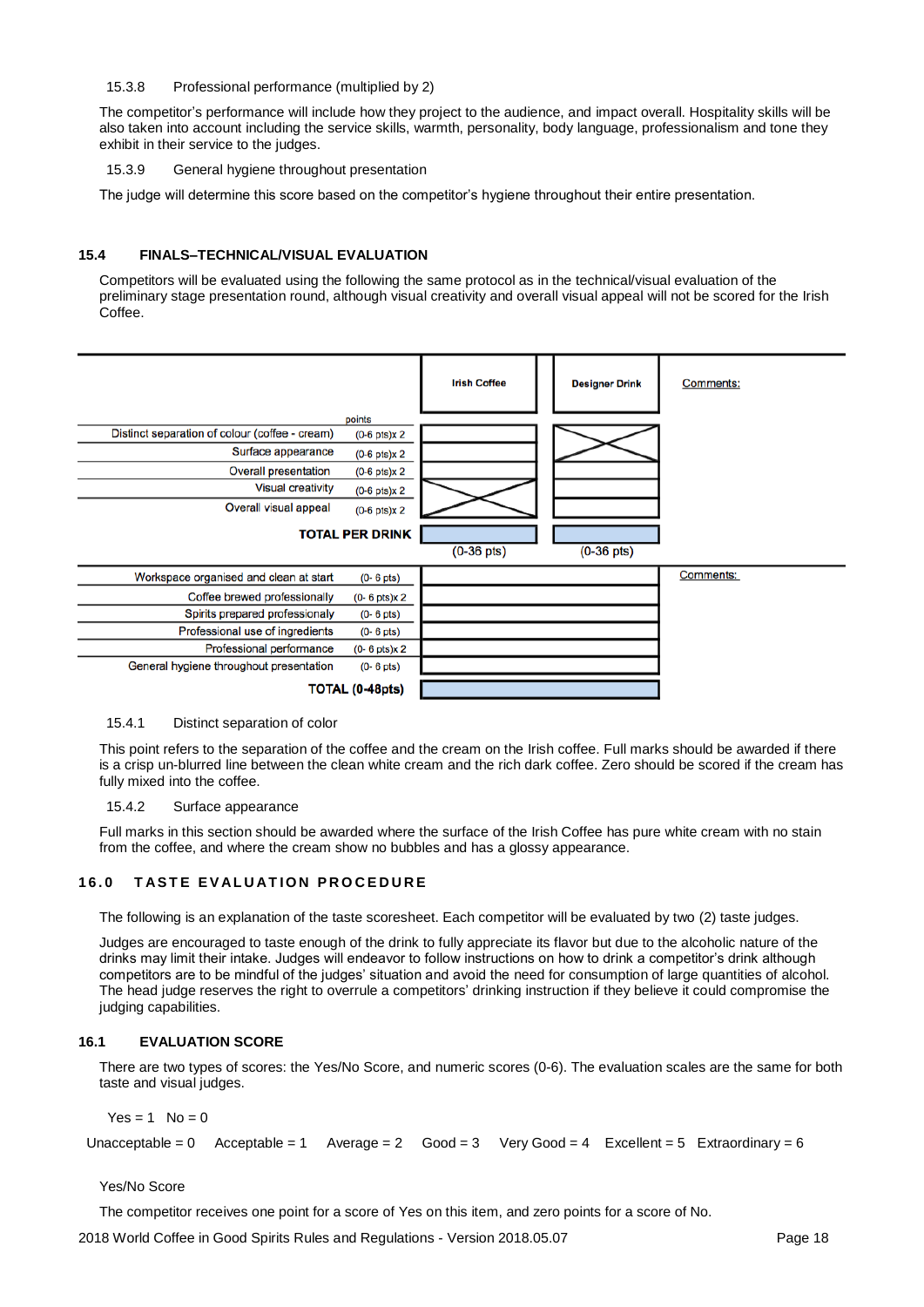#### Numeric Score

Available scores range from 0 to 6. Half points are permissible. Judges are encouraged to use the full range of scores (e.g. if no visible pattern is seen a zero may be appropriate). Low numbers indicate a poorer presentation and vice versa. Certain questions may be weighted by being multiplied by x2, or x4

# **16.2 PRELIMINARY STAGE PRESENTATION – TASTE EVALUATION**

Drinks will be evaluated using the following protocol by all taste judges. It is important that taste judges follow this protocol consistently.



# 16.2.1 Pleasant drinking temperature (hot/cold)

The temperature of the drink should be scored by the temperature of the drink when it is presented to the judges. Competitors should describe the temperature of the drink and its influence on taste before judges are served the drinks. No description being given will result in this category receiving a zero score.

In the preliminary round one set of drinks should be served cold and the other hot/warm. The competitor is free to choose the temperature of the designer drink served in the final round.

# 16.2.2 Quality of coffee distinctly tasted in drink

Judges are assessing two elements in scoring this section: can coffee clearly be tasted and is that coffee of a high quality. Lower scores will be given for poor quality coffee flavor or/and for lack of coffee flavor (Judges should remember that coffee does not have to be the dominant flavor within the drink but does have to be clearly identified).

# 16.2.3 Balance and combination of flavors

Judges will evaluate how well the flavors work together and are balanced within the drink. Judges will evaluate the drink based on how well the taste components of the coffee, provided alcohol, and/or ingredients fit together and complement each other. The combination must complement the selected alcohol and/or ingredients while creating an interesting taste experience. Both the coffee and the selected alcohol should be easy to identify within the drink. Judges must follow drinking instructions, if the competitor provides them.

# 16.2.4 Body / Mouthfeel of the drink

Judges should decide if the body/mouth feel of the drink is pleasant and expected for that style of drink. Judges should realize that different drinks demand a different mouthfeel, for example a hot toddy style drink may require a different mouthfeel to a martini style.

# 16.2.5 Creativity (Choice of ingredients / methods / presentation)

Judges should look for originality in the combination of ingredients, methods, and presentation. Judges will evaluate competitors' creativity based on the originality of his or her concept, and any new methods, techniques, or ingredients used in the preparation or presentation of the drink.

# 16.2.6 Commercially applicable

Judges should assess if the method of preparing the drink, the ingredients used, and the drinks final presentation are applicable to commercial markets. Higher points should be awarded where judges believe the drink would have the widest consumer appeal and practical application.

Competitors are free to explain to the judges the market their drink is aimed at and any information on its commercial applicability.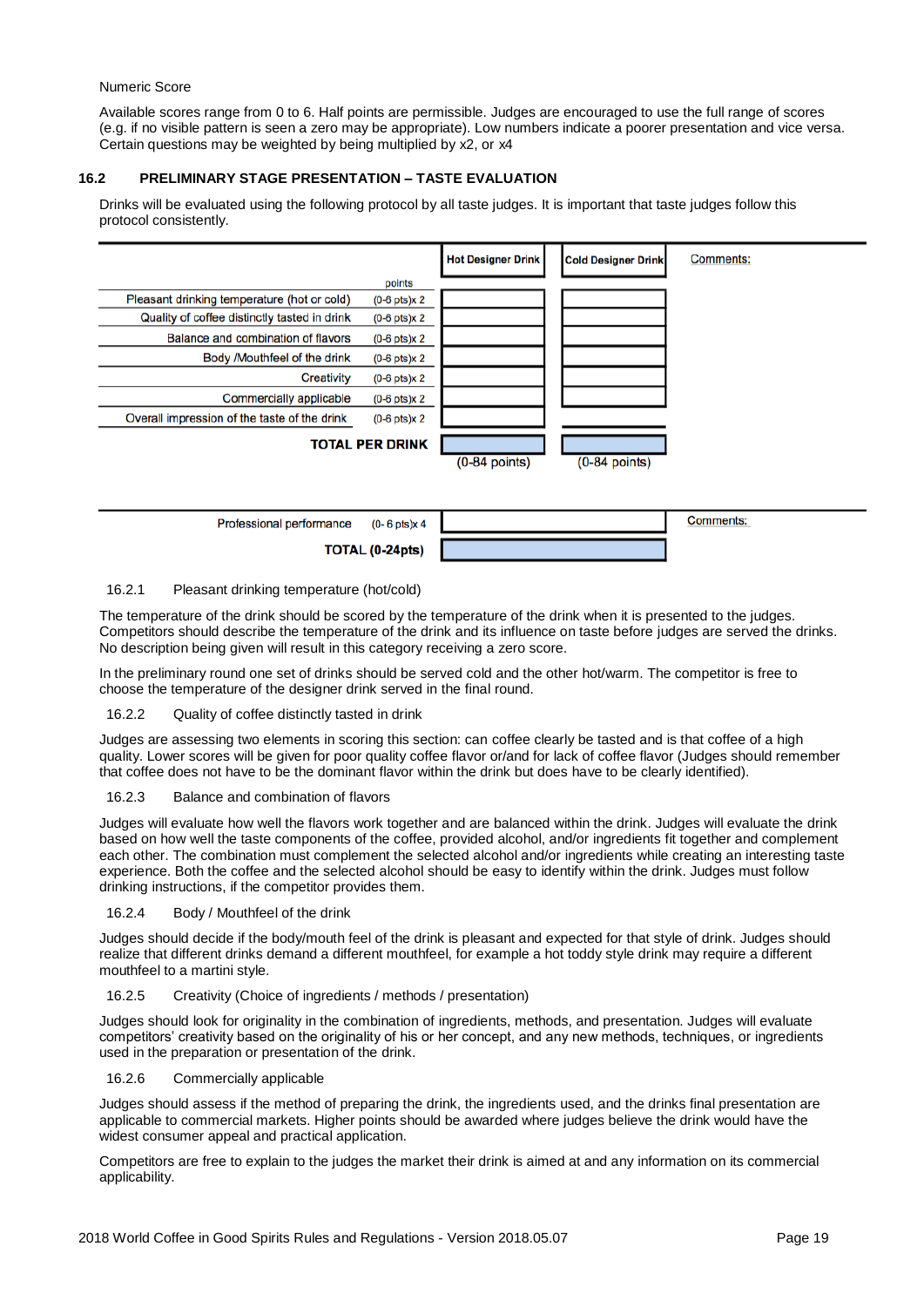# 16.2.7 Overall impression of the taste of the drink

From a taste perspective only, how enjoyable is the drink? Would it be a drink you would buy again if you were in a bar or a café, for example.

# 16.2.8 Professional performance (multiplied by 4)

The competitor's performance will include how they project to the judges, and the confidence, flair and style, they display in the production of the drinks. General hygiene throughout the entire presentation and hospitality skills will be also taken into account. Hospitality skills include the service skills, warmth, personality, body language, professionalism and tone they exhibit in their service to the judges.

# **16.3 FINALS – TASTE EVALUATION**

Drinks will be evaluated using the following the same protocol as in the Taste Evaluation of the Preliminary Stage Presentation round, although creativity and commercial applicability will not be scored for the Irish Coffee.



# **17.0 DISHONEST BEHAVIOR BY A WCIGS OFFICIAL**

If in the unlikely event that the head judge or any other WCIGS personnel discovers or suspects potential dishonest behaviour by a WCIGS judge during a competitor's evaluation, then the following will apply:

- A. The head judge will request the return of all the competitor's scoresheets from the official score keeper surrounding the suspicious evaluation.
- B. The head judge will call a meeting with the WCIGS judge(s) concerned, the WCIGS Executive Director, and the WCIGS Certification Committee Chair to evaluate the situation.
- C. The WCIGS Executive Director and the WCIGS Certification Committee Chair will then rule upon the matter in a closed meeting.
- D. If the matter of dishonesty is extensive, the WCIGS Certification Committee Chair has the power to rule that the WCIGS judge will be excluded from judging in any future WCIGS sanctioned competitions.

# **17.1 APPEAL**

If the WCIGS judge in question does not agree with the decision, they may appeal the decision in writing to the WCE Advisory Board. The decision by the WCE Advisory Board is final.

The appeal letter must include the following:

- 1) Name
- 2) Date
- 3) A clear and concise statement of the complaint
- 4) Date and time references (if applicable)
- 5) Comments and suggested solution
- 6) Party/Parties Involved
- 7) Contact Information

Any written protests/appeals, which do not include this information, will not be considered. Judges should submit his/her written complaint or appeal to the WCIGS Competition Manager via email to [info@worldcoffeeevents.org](mailto:wbc@worldbaristachampionship.org) within 24 hours of the debriefing or the decision given.